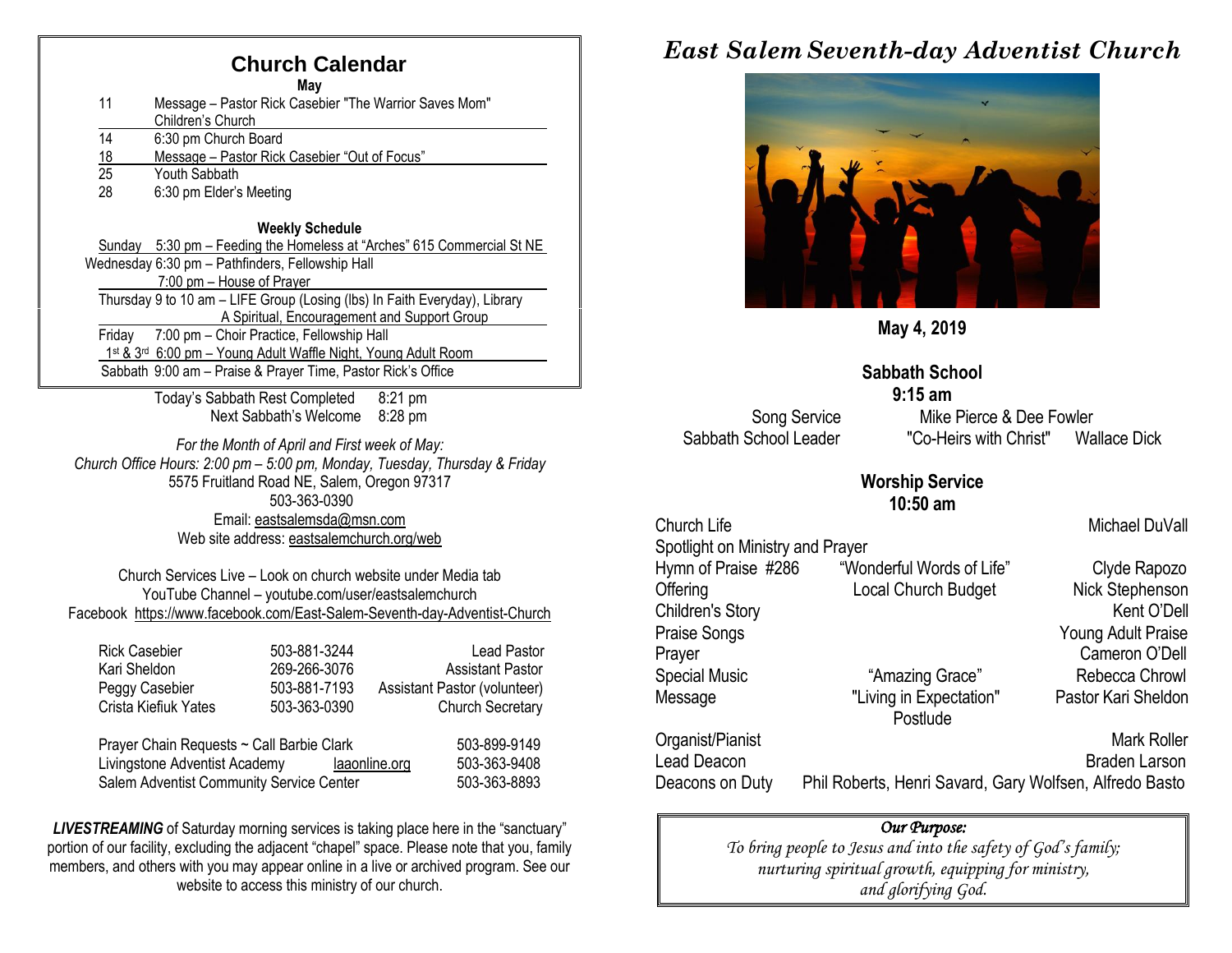| ADULT SABBATH SCHOOL CLASSES                                              |                                  |                                                    |                    |  |  |  |
|---------------------------------------------------------------------------|----------------------------------|----------------------------------------------------|--------------------|--|--|--|
| Begin about 9:45 am following the 9:15 program in the Sanctuary           |                                  |                                                    |                    |  |  |  |
| Sanctuary                                                                 |                                  | "Quarterly" Bible Study * Livestreamed Jerry Magee |                    |  |  |  |
| "Quarterly" Bible Study* Udene Allen /Wallace Dick/Jon Hathaway<br>Chapel |                                  |                                                    |                    |  |  |  |
| Pastor's Office                                                           | Gospel of Luke                   |                                                    | Pastor Rick        |  |  |  |
| <b>Family Life Circle</b><br>Front Section Fellowship Hall                |                                  | Duane Chrowl                                       |                    |  |  |  |
| Room 3, North Hall                                                        | Young Adults                     |                                                    | <b>Tylor Watts</b> |  |  |  |
| Pastor Rick's Office                                                      | 9:00-9:30 Praise and Prayer Time | Pastor Peggy Casebier                              |                    |  |  |  |
| * The current "Quarterly" topic is "Family Seasons"                       |                                  |                                                    |                    |  |  |  |

| <b>NEXT WEEK'S OFFERING</b> ~ Disaster & Famine Relief (World Budget) |  |  |
|-----------------------------------------------------------------------|--|--|
|-----------------------------------------------------------------------|--|--|

| <b>LOCAL CHURCH BUDGET SUPPORT AT A GLANCE</b>                                                           |               |           |           |  |  |
|----------------------------------------------------------------------------------------------------------|---------------|-----------|-----------|--|--|
|                                                                                                          |               | MTD       | YTD       |  |  |
| FISCAL YEAR 1/1/19 - 12/31/19                                                                            |               | 4/27/2019 | 4/27/2019 |  |  |
| <b>Offerings Needed</b>                                                                                  |               | 18.625    | 74.500    |  |  |
| <b>Offerings Received</b>                                                                                |               | 14,284    | 65,215    |  |  |
| Period Over / (Short)                                                                                    | <b>Totals</b> | (4.341)   | (9, 285)  |  |  |
| Tithe money does not fund the \$18,625 needed each month to operate our local church and its ministries. |               |           |           |  |  |

**PRAYER MINISTRY:** Livingstone Adventist Academy, Robertson family, Nelson family, Gary & Debbie Malone, Art Parrino, Audra Sproed, Corey Bronson, Mike Kiefiuk, Lynn Chrowl, Wayne & Billie Amende, Pat Gwin, Marie Savard, Duane Adels, Havilah Dunham, Don Trout, Dieuson Alix's mom and family, Bill Fisher Jr & Family, Michael Duvall's mom, Mark Roller's dad, Claudia Vorse, Keegan Gray, Charles & Jennie Roddy, Dick Wolfsen.

**NORTHWEST MEMBERS ARE INVITED** to join in a weekly prayer call hosted by the North Pacific Union Conference Each Tuesday evening at 8 pm PST, members and church leaders gather to share in a short reading and pray for the outpouring of the Holy Spirit throughout the Northwest and our world church. Each prayer call lasts about 30 minutes. To join the next prayer call on Tuesday, May 7 at 8 pm, call 360-302-2720.

### **CONDOLENCES**

~ Pastor Ewart Brown's dad passed away April 23. Service will be June 8 in Ontario, Canada. Our love and prayers are with Ewart, his mom and family.

~ Dave Crowl's daughter Ashlie passed away this week. Our love and prayers are with Dave and his family.

**MEMORIAL SERVICE** for Pastor Carl Rose will be held at 2 pm on May 11 at the Silverton Church. Pastor Rose served the Adventist church for many years as a minister/teacher.

#### **ANNOUNCEMENTS**

**FELLOWSHIP DINNER**  $\sim$  We invite our guests to join us for lunch in the Fellowship Hall following the worship service today.

**NEW CHURCH KITCHEN** We have received \$13,631 in cash and pledges. We only need \$11,369 to reach our \$25,000 goal. The rest of the expense is covered! Anything you are able to give toward this much needed project is appreciated. Please mark your offering "Church Kitchen."

**NEEDED** volunteers for Vacation Bible School 2019 here at East Salem church on June 24-28 from 6 pm - 8:15 pm. If you would like to be involved please contact Melinda Bliss at 503-705-9618 or [mbbliss@hotmail.com](mailto:mbbliss@hotmail.com)

**STEWARDS OF CHILDREN, KEEPING OUR CHILDREN SAFE June 1 Please see the insert for details.** All leaders at East who are required to have a background check for your ministry are encouraged to attend, this includes Elders, Deacons, Deaconesses, Treasurer, Greeters, All Children's Division staff, Anyone up front on a regular basis, Anyone that works with children in their volunteer duties - such as Audio Visual team, Children's church etc. You must preregister with Crista in the church office to attend and the church will pay your required fee.

**FEED THE HOMELESS** on Sunday evenings at the Arches (615 Commercial St. NE). For more information, or ways to help, call Kevin Gray 503-990-3874.

**GUEST SERVICES** We have a strong church family! Wouldn't it be nice to add to that family, even just for one day a week!? We are looking for people who are interested in opening their home up to guests for lunch after church on an infrequent basis. To find out more, please contact Pastor Kari or Nick Stephenson (503-999-2086) and let them know!

**SERVICE PROJECT** Children in the Primary Tent at Oregon Camp Meeting this year will have a project opportunity to help pack a gift box for a child going into the foster system. We need your help! We are collecting donations of kids toiletries, small toys, puzzles, books, socks, coloring items, flashlight or nightlight with batteries, water bottles, stuffed animals, etc). Please drop off your donations here at the church, or speak with Pastor Kari if you have questions.

**REVIVAL** There will be a short revival mini-series at the Silverton Church May 8-11 and you are encouraged to attend. Meetings are at 7 p.m. Wed-Fri and 9:30 & 11 am on Sabbath. Pastor Jim Reinking, long time evangelist/revivalist is the speaker. See the poster on the bulletin board for more information. Address: 1159 Oak Street in Silverton.